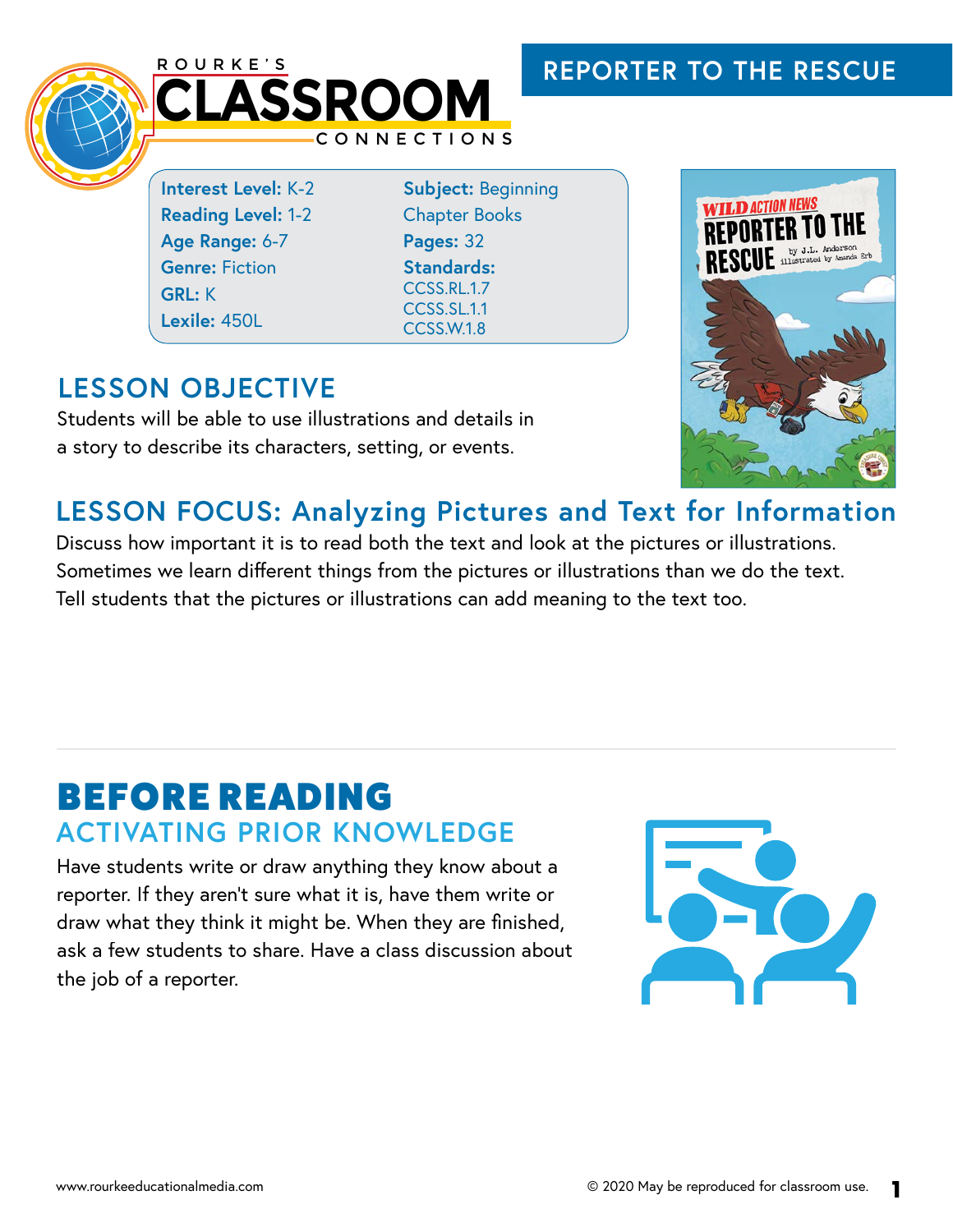#### **PREVIEW AND PREDICT**

Have students study the cover of the book. Ask them to describe what they see and share what they think they will learn in the book. Engage students in a book walk. Show them the table of contents, photo glossary, sample of pages and photographs.

# AS YOU READ

Read the book aloud. During reading, stop and talk about the information the text provides and the information the pictures provide. See if students can determine what is happening in the story before you read the text. You can create a t-chart on the board or an anchor chart to track your findings. On one side, label it, "Information from Pictures" and on the other side, label it, "Information from the Text". Model thinking aloud with a few pages and then ask students to share what they think throughout the rest of the book.

# AFTER YOU READ

Discuss how important it is to read both the text and look at the pictures or illustrations in the book. Ask students what would have happened if they only read the text or only looked at the pictures. Have a class discussion about the t-chart and what information both sides provided. Ask students to describe the characters, setting, or events based on the information from the chart you created.

#### **SUGGESTED AFTER READING ASSESSMENT QUESTIONS (Encourage students to look back in the text to support their answers):**

- 1. What helps bald eagle find new stories?
- 2. How do reporters gather facts?
- 3. Why was the grizzly bear growling?
- 4. Turn to page 24. What can you infer from looking at the picture?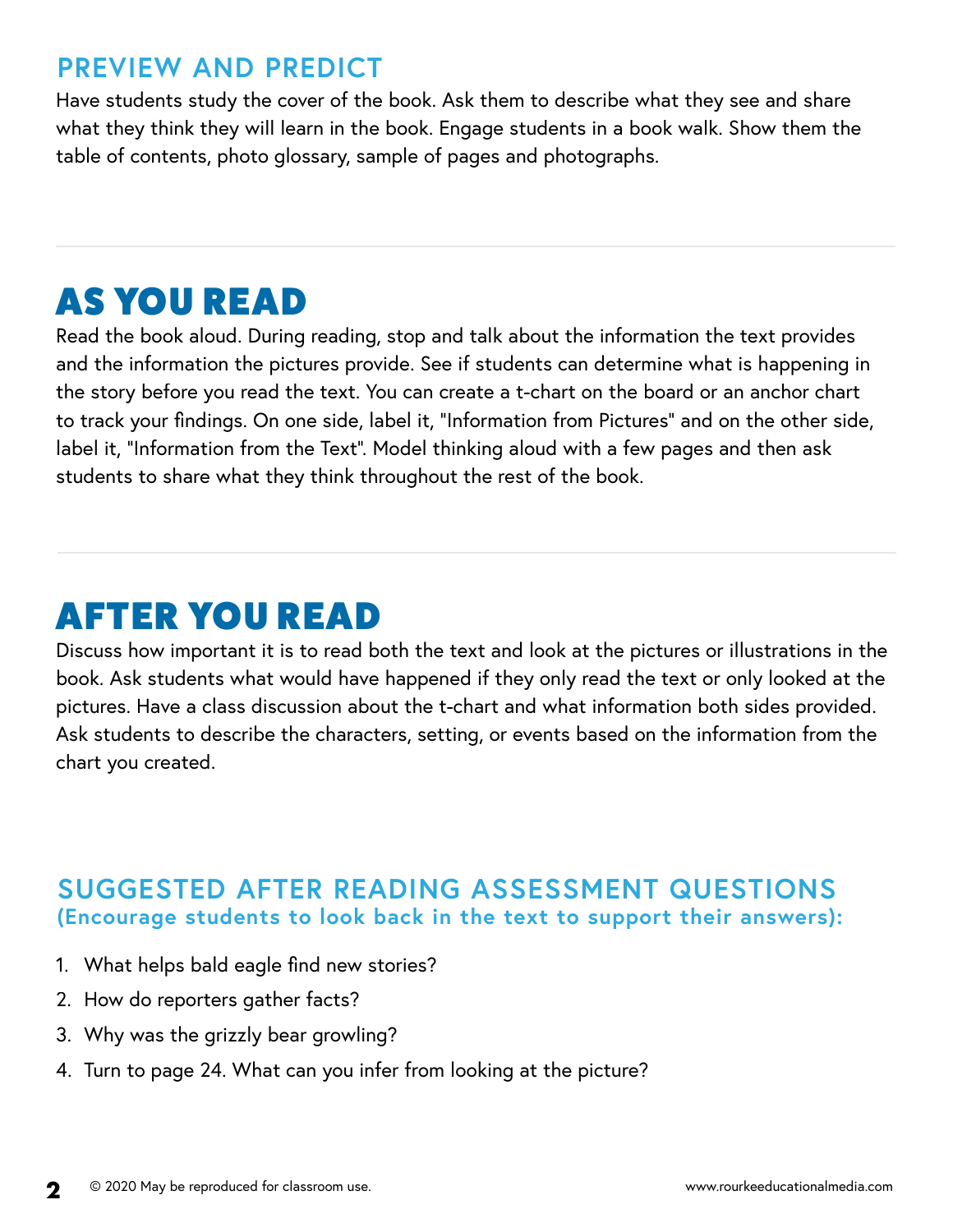## **STUDENT EXTENSION ACTIVITY -** *REPORTER TO THE RESCUE*

**NAME: DATE:** 

**1. Identify any unknown words in the text and use the Frayer Model Graphic Organizer to gain a deeper understanding of them.**

| <b>Definition</b> |  | Facts/characteristics |
|-------------------|--|-----------------------|
|                   |  |                       |
|                   |  |                       |
|                   |  |                       |
| <b>Examples</b>   |  | Non-examples          |
|                   |  |                       |
|                   |  |                       |
|                   |  |                       |

#### **2. Complete the Text-Self-Connections Graphic Organizer.**

#### **Directions:**

In the first column write or draw a sentence, phrase, or picture from the book you read. In the second column write about the connection you made to what you put in the first column. Was it a text – text connection, text-self connection, or text-world connection?

| <b>Connections</b>                                                                                                     |  |
|------------------------------------------------------------------------------------------------------------------------|--|
| <b>My connections</b><br>Sentences, phrases, photos, and<br>Text-Text, Text-Self, Text-World<br>graphics from the text |  |
|                                                                                                                        |  |
|                                                                                                                        |  |
|                                                                                                                        |  |
|                                                                                                                        |  |
|                                                                                                                        |  |
| <b>Need More Space?</b><br>Grab a piece of<br>scrap paper!                                                             |  |